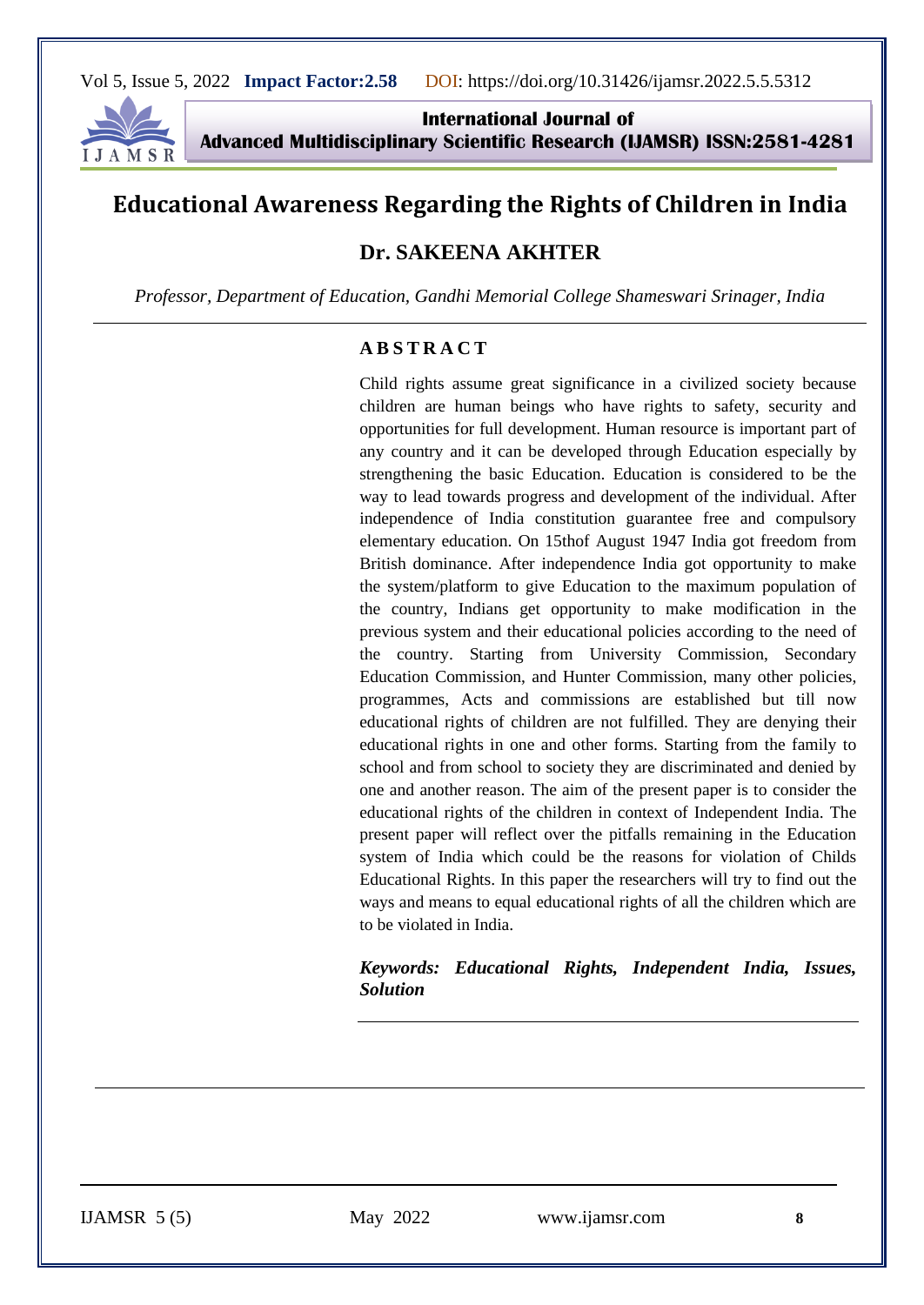

**International Journal of Advanced Multidisciplinary Scientific Research (IJAMSR) ISSN:2581-4281**

#### **INTRODUCTION**

Education in the largest sense is an act or an experience that has a formative effect on the mind, character or physical ability of an individual. In its technical sense, education is the process by which society deliberately transmits its accumulated knowledge, skills and values from one generation to another of society. Education in real sense is to humanize humanity and to make life progressive cultured and civilized. It is very important for the progress of the individual and society. It is through education that man develops his thinking and reasoning, problem solving and creativity, intelligence and aptitude, positive sentiments and skills, good values and attitudes. Education is a dialogue between the past, present and the future, so that the coming generations receive the accumulated lessons of the heritage and carry it forward (UNESCO, 1998). Soon after gaining independence in 1947, this was the first priority of the government of India that making Education accessible for all without any discrimination. As India is the hub of Discrimination even after independence, there is discrimination on the basis of caste, color, creed, gender and religion, but Indian constitution has provisions which prevent the rights of all the people of the country. As the Article 14 to 18 of the Indian Constitution indicate that everybody is Equal. There is no discrimination on the basis of the color creed sex gender etc. The 86th constitutional amendment has also made elementary education a fundamental right for the children between the age group 6 to 14. Corporal punishment, physical punishment, emotional abuse, negative reinforcement, sexual abuse, in Indian schools is the great threat to the protection of Childs Educational Rights. India is the country of younger population. According to the census 2011 children below fifteen year is 25.5 million in India. National Commission for Protection of child's Rights ensures the protection of the rights of all children in India. The National Commission for Protection of Child Rights and the State Commissions for Protection of Child Rights works for observing children's right to education under Right of Children to Free and Compulsory Education Act, 2009. The latest data on the child's rapes revealed that employers and co-workers are the offenders in 25% of cases. National Crime Bureau's (NCRB) data revealed that 8800 cases of rapes of children were registered across the country in 2015. This was the first time in 2015 that NCRB tabulated data terms of the relationship of the victim and the accused. The data shows that neighbors were the biggest abusers of children in 2015. It has been found that out of 3149 cases, 35.8% of abusers were neighbors and over 10% family members raped the children. (Indian Express, 2016). Many of the families in India do not have enough money to meet the basic necessities of life, which forces the parents to sell their children, which is the cause of depriving from their Education. Child marriage in India, according to the Indian law, is a marriage where either the woman is below age 18 or the man is below age 21. But in India, most of child marriages involve underage women, many of whom are in poor conditions. Child marriage is one of the hurdles in attaining the educational success of the country. It has been estimated that 14 million adolescents whose age is in between 15 and 19 gives birth each year. It is evident to say that they are not only depriving from their educational rights but they are not even attaining the personal and civil rights.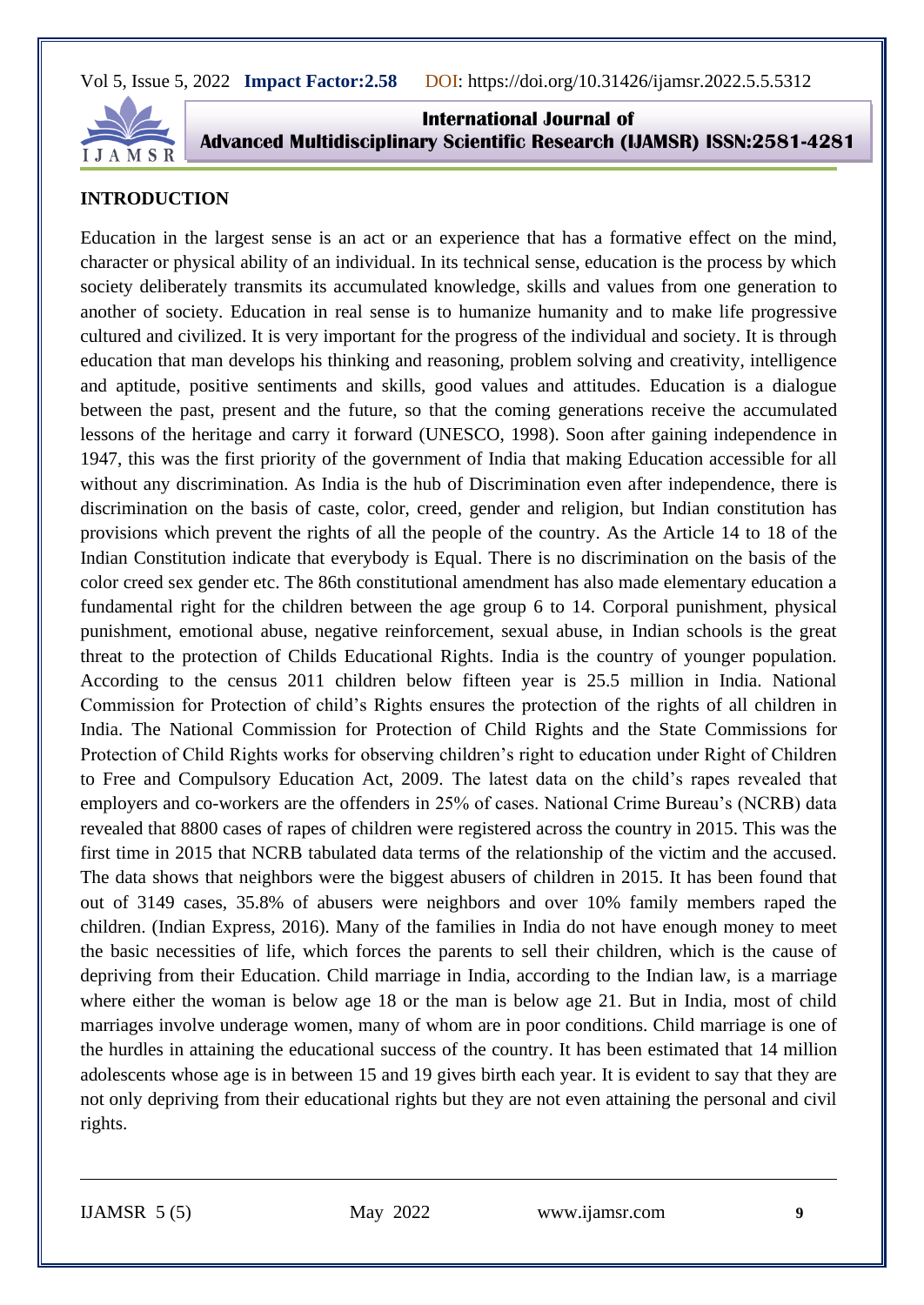

**International Journal of Advanced Multidisciplinary Scientific Research (IJAMSR) ISSN:2581-4281**

### **OBJECTIVES OF THE STUDY**

- 1. To consider the educational rights of the children in context of Independent India.
- 2. Factors responsible which became the hurdles to attain educational rights of the children.
- 3. To find out ways and means to equal access of Educational Rights of children in India.

# **METHODOLOGY OR DATA SOURCE**

This conceptual paper is based on secondary information collected from different sources such as books, journal articles, reports of various government organization and commission, articles, newspapers etc. just after the interdependence implementation of the constitution of India in 1950 it has been incorporated in the 'directive principles of state policy', that "All states shall endeavor to provide within 10 years of commencement of constitution free and compulsory education to children till they reach the age of 14 years" (Constitution, 1950). At that time the literacy of India was only 16%. It was evident that it was the responsibility of the state to prove the primary Education to the children and Higher Education was under the Centre. Another step taken by the government in 1976 that Education became a concurrent subject, due to which it becomes the responsibility of the state and Centre both to deal with Education system. After that there was National Policy on Education (NPE) which came in 1986, which defined and recommended Universal Elementary Education. The focus of the NPE 1986 on the Areas such as Universal access, universal retention and universal attainment of Elementary Education. National Policy on Education also recommended Common School System. But the most the policies remained only in the pages, they are neither enforceable nor justifiable and the target of India to achieving Elementary Education remained dead. The right of attaining Education is not fulfilled yet. It has been estimated that millions of children in rural areas and urban slums denied from the basic Education and it is only a dream for them to gain Education. In spite of numerous policies and bills on education presented in Parliament of India since time of Independence in 1947. For that Government claims that its "revolutionary", 'Right to Education Bill' (RTE), which will solve the problem of providing every child between age group of 6-14 years, the

right to free and compulsory education.

# **ISSUES AND CHALLENGES**

# **Child Marriage In India Leads to Denial for Education**

According to the constitution of India the legal age of marriage for girls is 18 years and for boys is 21 years. Any marriage which solemnized before this age is considered as child marriage. It affects both girls and boys. It becomes the hindrance in achieving desired Education. It has been reported that Child marriage down since 2001 but still rampant, and it has been found that trend of underage marriages common to Hindus and Muslims. In India Seventy-Eight lakh girls were married even before they had turned 10. The latest Census report (2011) reveals that child marriage is rampant. It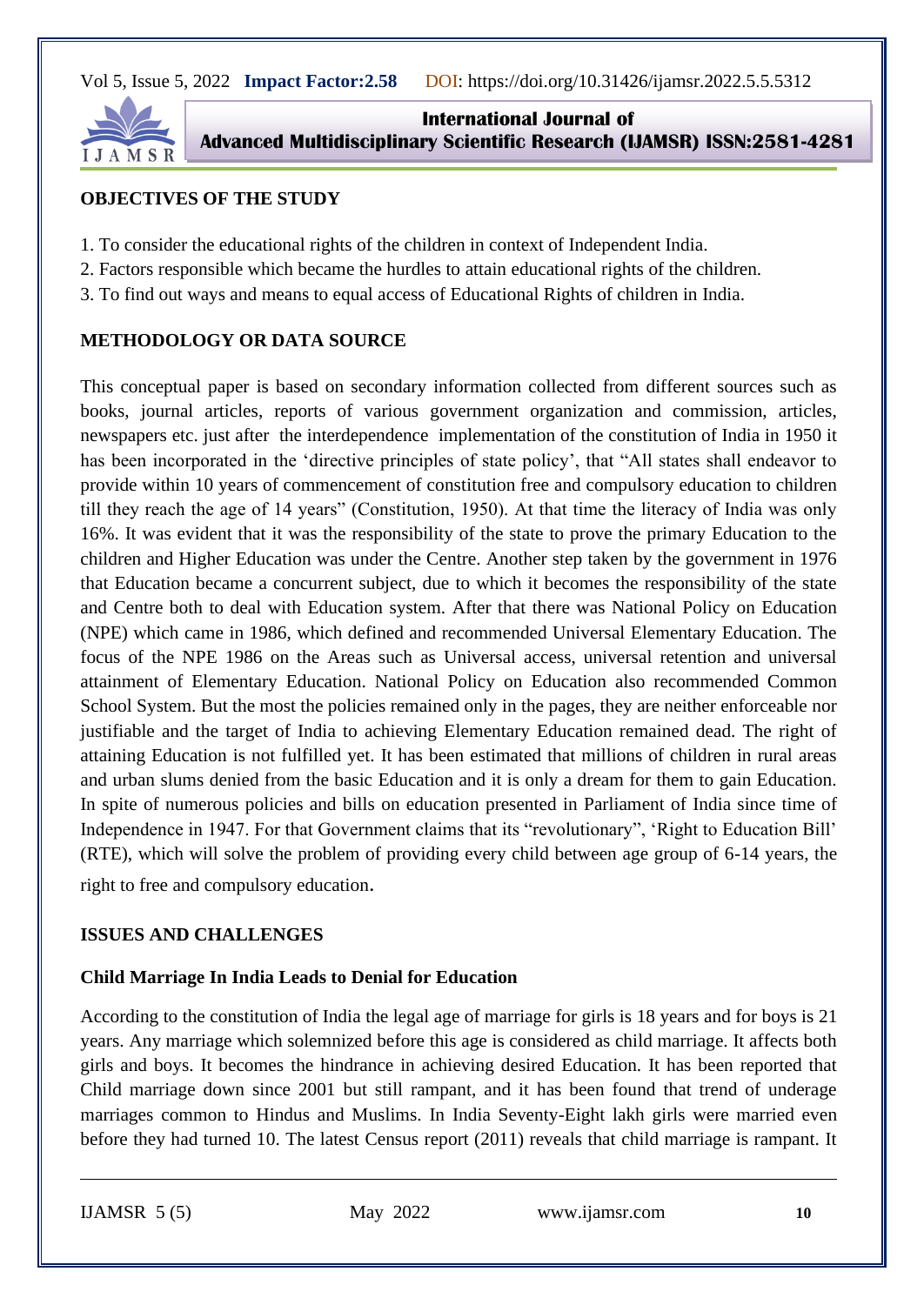

**International Journal of Advanced Multidisciplinary Scientific Research (IJAMSR) ISSN:2581-4281**

has been estimated that percentage of underage marriage is lowest among Sikhs and highest in Hindus, shows data census 2011 which force the children to leave the school. It is the point of Discussion that Educational Rights of Children: Issues, Challenges and Solution. What factors are there in India which forced to child Marriage and not to Education? The reasons may be Poverty, Orthodoxy, and unawareness about benefits of Education in future and how it contributes personal social and societal development. Child Trafficking and denial of Education: Childhood age is to be considered as the age of learning, playing and enjoying. It is the crucial age to make the base of the future Education. But a country like India even after seventy years of Independence has no control on Child trafficking. Rules and regulations have made but the proper Implementation is not there. It has been estimated that 15,212 children have been kidnapped and abducted in 2014 in India. The question arises here is who will secure the future of these children? Who is responsible for their protection? How India will achieve the goal of Universalization of Elementary and Secondary Education? Almost 20,000 women and children were victims of human trafficking in India in 2016, a rise of nearly 25 percent from the previous year. The Ministry of Women and Child Development told parliament that 19,223 women and children were trafficked last year against 15,448 in 2015, with the highest number of victims recorded in the eastern state of West Bengal.

#### **Child Victims of Domestic Violence**

Domestic violence is the cause which affects the Education of the children. Pattern of abusive and coercive behaviour of intimate partners by using, physical, sexual and psychological attacks reduced academic progress and increased disruptive or unfocused classroom behaviour for children, adolescents, and teenagers. Children from dysfunctional families are less likely to function successfully at school (Valerie Garnett 2013). As per the victimization of children by domestic violence is concerned that more than 275 million of children become the victim of domestic violence every year (UNICEF). And these perpetrators mostly include parents and other close family members. It has also been reported by the UNICEF that domestic violence has long-term physical and psychological damage that impairs the ability of the children to learn and socialize, it makes difficult for students to perform well in school. It has been indicated by Studies from some of the largest countries in the developing world, including China, Colombia, Egypt, India, Mexico, the Philippines and South Africa, that there is a strong correlation between violence against women and violence against children.

#### **Violation Of Rights of Education Due to Child Sexual Abuse**

Bahadur Singh conducted a study based on a well-designed methodology, which covered 13 states including states with the highest through to the lowest crime rates incidents of offences against children. 18–20 % of Child Sexual Abuse occurs in the family and around 50 % of these cases are being registered from institutional settings (Jota Baldur). Girls are more vulnerable to sexual abuse.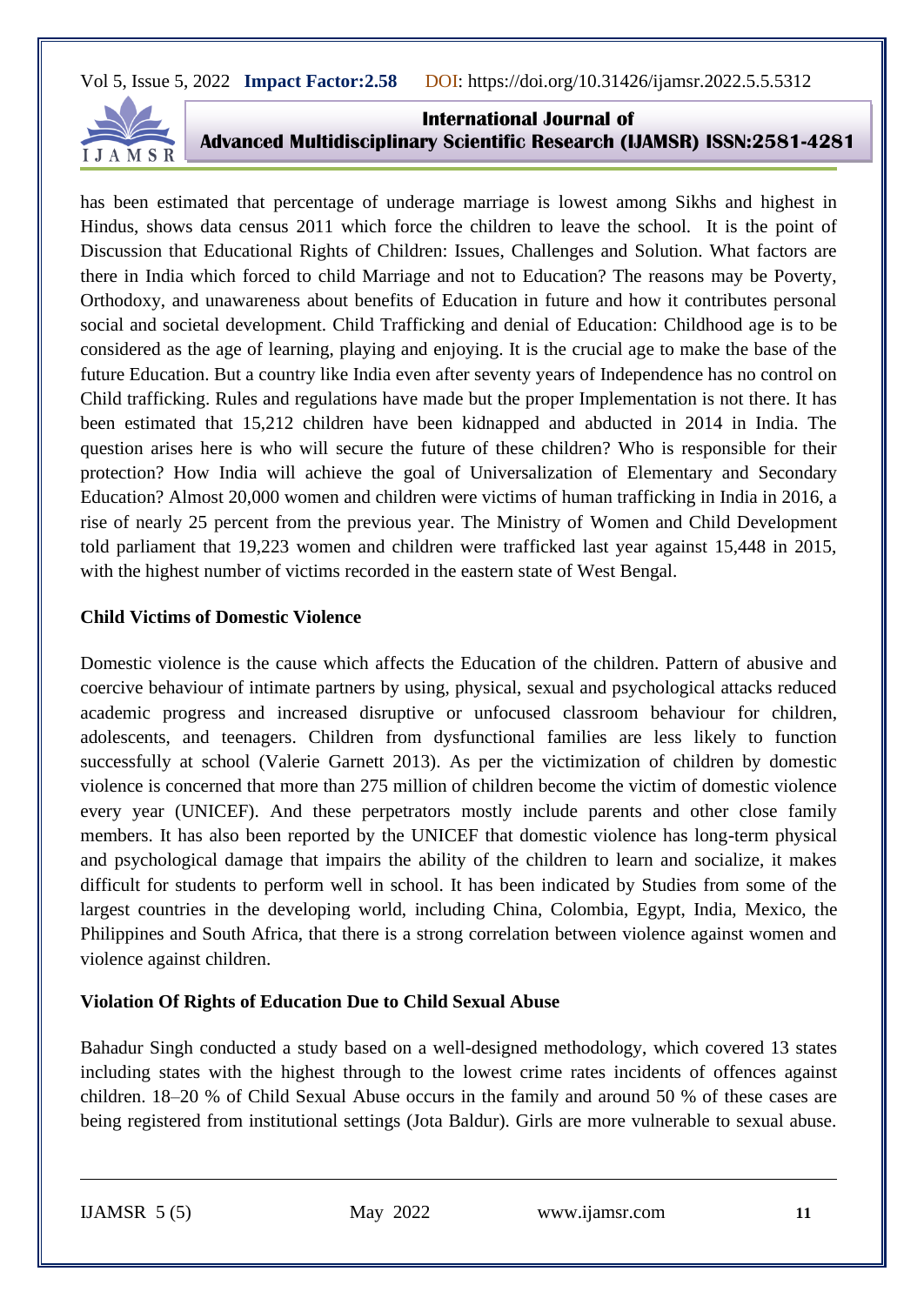

**International Journal of Advanced Multidisciplinary Scientific Research (IJAMSR) ISSN:2581-4281**

Sexual exploitation and abuse is strongly correlated to poverty. (Jota Belur and Bahadur Singh 2015). According to Recent data on prevalence of sexual abuse in schools and/or anywhere in South Asia, India has 49.9% of 4320 are sexual abused in schools.

#### **Child Labor And Educational Rights of The Children**

Child labor is most prevalent in India. Children ranging from Kashmir to Kanyakumari found working in unorganized sector, workshops, establishments, mines and in the service sector at times as domestic help, whether paid or unpaid. The age which is the initial stage for getting formal education is spent working as shoe-shine boys, working on shops, rag-pickers and are even found begging. And it is evident to say that Most of the children are bonded into labor being forced either by their parents or due to lose of parents. In this regard Children are known to drop out of school and accompany their parents by earning money in one and another way.

#### **Corporal Punishment and Educational Rights of Children**

The right to Education act 2009 is totally against the Corporal punishment but still Indian schools uses corporal punishment and it is against the human right based approach to Education. Along with this it is not only restricted to schools alone, it can be pain caused by parents at home or any other violent action intended to discipline children or to punish them. Corporal punishment may be in the form of making the child run in the school ground, asking them to stand up for long hours, asking them sit like a chair, beating them with stick, pinching or slapping etc. the other ways like abusing them sexually, torturing them. It can lead to physical and mental injury, and even death of the children in some cases.

# **SOLUTION TO EQUAL ACCESS TO EDUCATION WITH EQUAL EDUCATIONAL RIGHTS**

As India is the country having 45 percent of girls are wedded below 18 years. The girls who married below the age of 18 year are majority of them from poor and below poverty line (BPL) families. India is incapable of removing this malpractice from the society which is the great hindrance in the development of the nation. As it has found by studying reports and researches it is essential to suggest that there is a need to laid light on the poverty and illiteracy which is the cause of child marriage. For this there is a need of implementing the policies at ground level. A mechanism needs to be established in Gram/ village level to register the cases and financial support needs to be given the poor families so that they can sent their children to school. And strict action needs to be taken on those who commit the same. As government of India is opening the school in all rural and far-flung areas but there is very less enrolment and high dropouts, the reasons are unawareness, poverty and illiteracy and social causes as well. As per the child trafficking is concerned again it comes in front that the reason behind it is either poverty, social exclusion, illiteracy and unawareness among the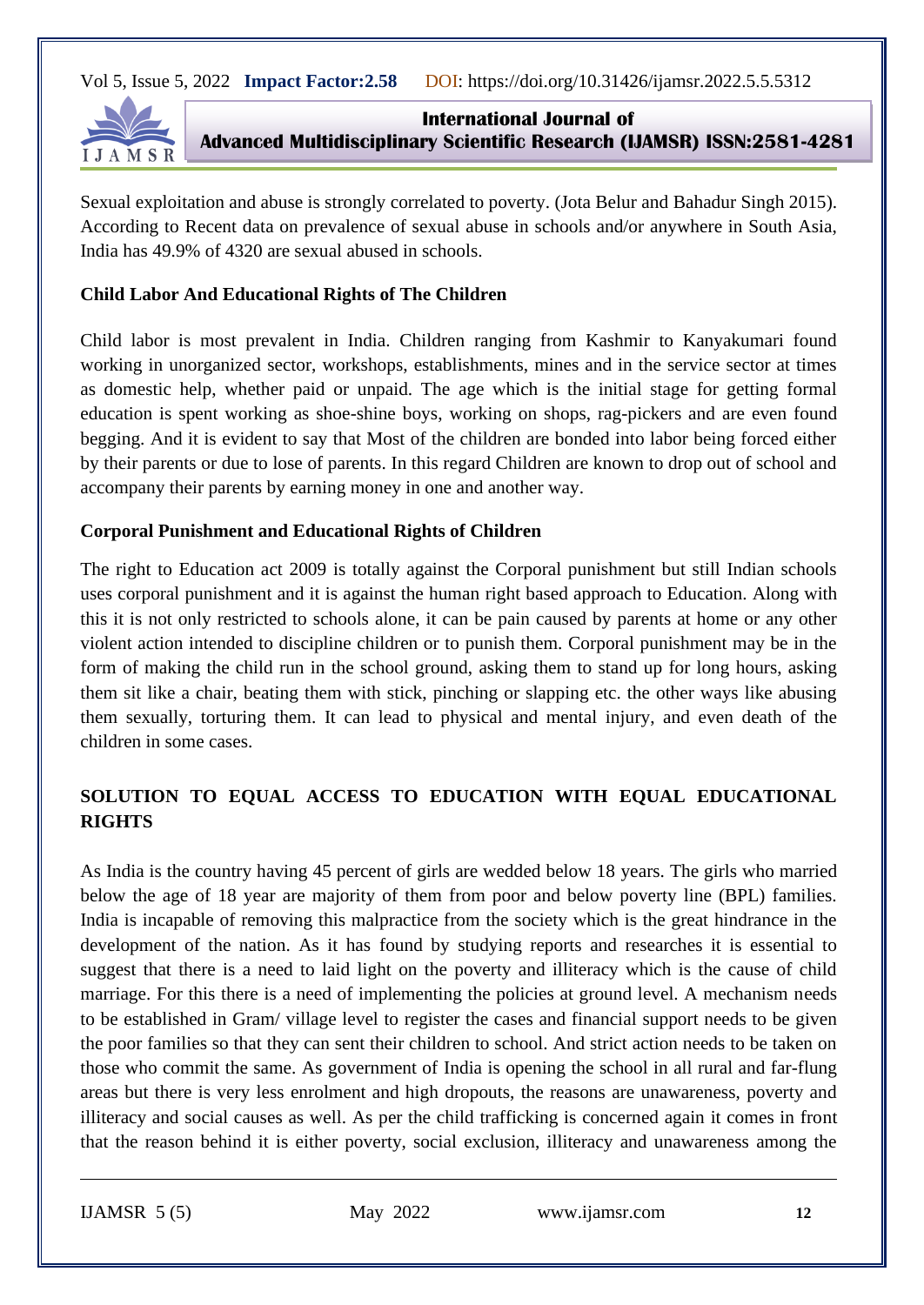

**International Journal of Advanced Multidisciplinary Scientific Research (IJAMSR) ISSN:2581-4281**

parents and the society. As the researcher above mentioned the figures of trafficked children in India, there is a need of strict rules, regulations, laws and willingness of various stakeholders to prevent children from trafficking. Again, researcher suggesting on the basis of evidences that poor families should be financial supported so that the parents do not send their children to some work in hazardous places which is against the rights of children and they should be made aware about the need of Education in future progress and nation building. As per the victimization of children by domestic violence is concerned that more than 275 million of children become the victim of domestic violence every year (UNICEF). It has also been reported by the UNICEF that domestic violence has long-term physical and psychological damage that impairs the ability of the children to learn and socialize, it makes difficult for students to perform well in school. This is one of the causes of the violation of educational rights of children. The violence in the home affects the Education of the children. For those local authorities should take care of the local area, i.e., Panchayat can play a significant role in protection of domestic violence against children. Government should direct the Local authorities to consider these issues. And local government should ensure the retention of the children. School management committee should be authority to check the cases of domestic violence and violation of Educational Rights. As the researcher above mentioned the status of sexual abuse against children in the home and school leads to violation of Educational Rights of children. Girls are more vulnerable than boys in regard to sexual abuse. Again, poverty is the root cause which needs to diminish. The first focus of every stakeholder is to remove the poverty from the country which is the first factor of every violence in Indian society.

Child labor is most prevalent in India. This is the point of the consideration that from Kashmir to Kanyakumari children are not getting their due share in receiving Education, Every Educational policy is getting fail in India and child labor is one of the great threats to the progress of the country which needs to be addressed. India got Independence in 15th of Aug, 1947, but the problem of Child labor is not yet solved. Below poverty Line families should be financially supported and special schemes needs to be implemented for the children who are below poverty line. Corporal punishment is the biggest threat in Indian schools. Corporal punishment due to weakness in study and on the name of castes and religion. This intolerance among the teachers violates the Educational Rights of the children. There are many cases in India against teachers where students commit suicide due to pressure of the teacher and administration. Hence it is necessary to incorporate the matter related to Childs rights, protection of human rights in teacher Education curriculum and there is need of organizing in-service programmes and workshops so that they can get aware about the sensitization of Childs Educational Rights. Strict rules to be followed in the schools. Panchayat and village Education committee should ensure the protection of the children in the schools.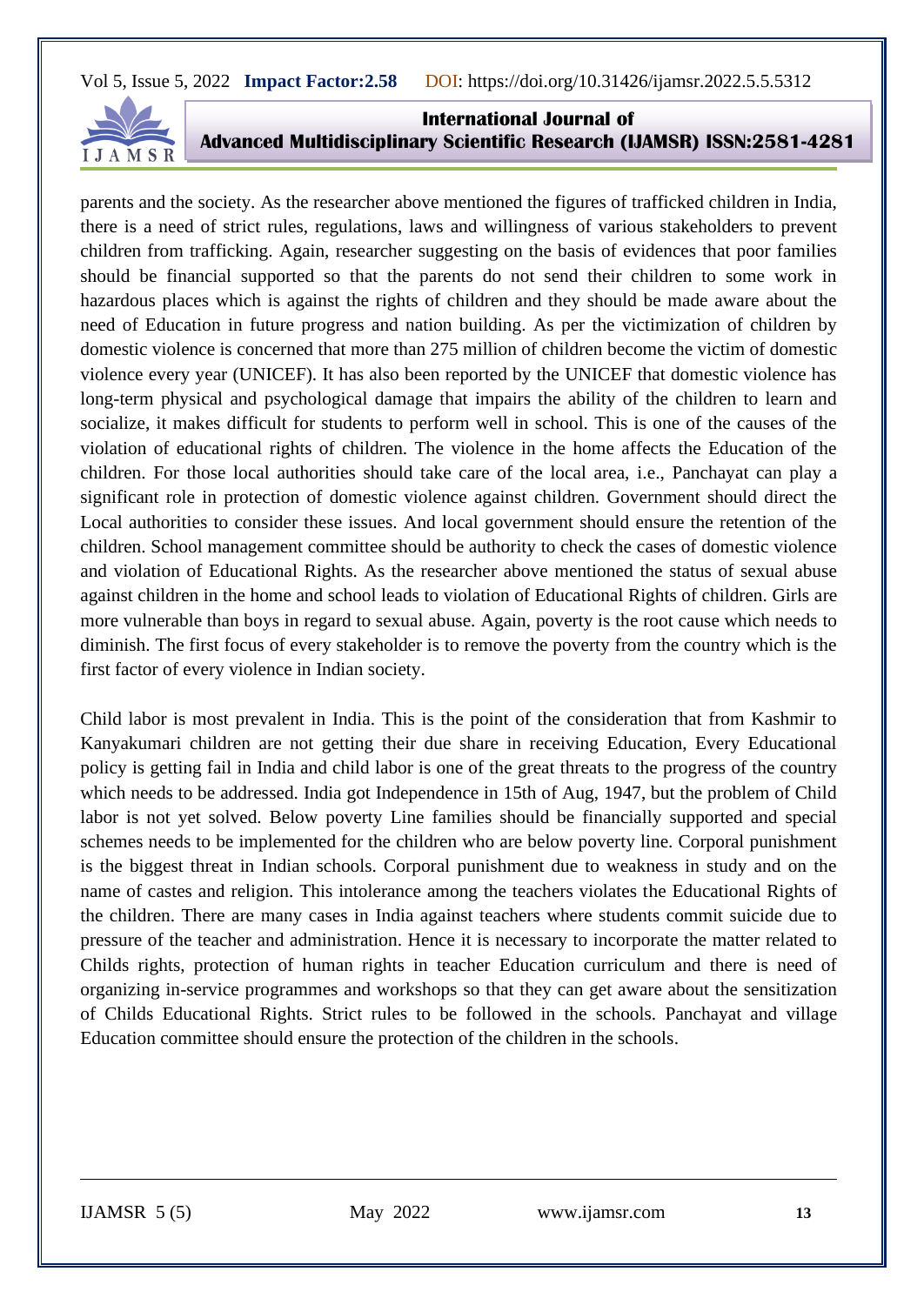

**International Journal of Advanced Multidisciplinary Scientific Research (IJAMSR) ISSN:2581-4281**

#### **CONCLUSION**

On 15th of August 1947 India got freedom from British dominance. After independence India got opportunity to make the system/platform to give Education to the maximum population of the country, Indians get opportunity to make modification in the previous system and their educational policies according to the need of the country. Starting from University Commission, Secondary Education Commission, and Hunter Commission, many other policies, programmes, Acts and commissions are established but till now educational rights of children are not fulfilled. As the researcher studied various reports of governmental as well as non-governmental organization regarding the rights of the children it found that the children are depriving from their educational rights due to one and another reasons. Researcher identified some of the examples where children are the victim of violence either in the home, society, school or in other institution, among these Child Marriage, Child Trafficking, Child Victims of Domestic Violence, and Violation of Rights of Education due to Child sexual abuse either in the home and school, Corporal Punishment and Educational Rights of children are considered by researcher. In most of the Indian schools teachers inflict corporal punishment on students for various reasons and most parents beat their children. Along with these children are physically ill-treated and humiliated on the name of Discipline. On the basis of the analysis of the reports and data retrieved from different sources it is easy to say that India is still lacking in providing the rights to children even after various commissions, laws, rules and regulations came into existence. This is the point of the discussion that 19,223 women and children were trafficked in 2016 in India. How can be securing the educational rights of these children in this Independent India. It is the point of Discussion that what factors are there in India which forced to child Marriage and becomes the hurdle in Education. The reasons may be Poverty, Orthodoxy, and unawareness about benefits of Education in future and how it contributes personal social and societal development. As well the reports of UNICEF shows that the children who becomes the victims of domestic violence suffer long-term physical and psychological damage that impairs their ability to learn and socialize, and makes it difficult for them to perform well in school. It can be concluded that children need to be secure in India. India is far back even after Seventy Years of Independence. The children are not access their basic Educational Rights; they are vulnerable in one another way.

#### **REFERENCES**

- 1 Armstrong, M. (2006). A Handbook of Human resource Management Practice, Tenth Edition, Koran Page Publishing, London, p. 264.
- 2 Diuguid, Darraya.R. in (2009)**.** Studied Student Teachers Awareness, Preparedness and Attitudes of Issues Related to high Poverty Schools. *Journal of Experimental Education* June 1955**.**
- 3 Christen, M., Ayer, G. and Sober man, D. (2006). Job Satisfaction, Job Performance, and Effort: A Reexamination Using Agency Theory*, Journal of Marketing,* January, Vol. 70, pp. 137-15.
- 4 Davis, K. and Nostrum, J.W. (1985). Human Behavior at work: Organizational Behavior, 7 editions, McGraw Hill, New York, p.109.

IJAMSR 5 (5) May 2022 [www.ijamsr.com](http://www.ijamsr.com/) **14**